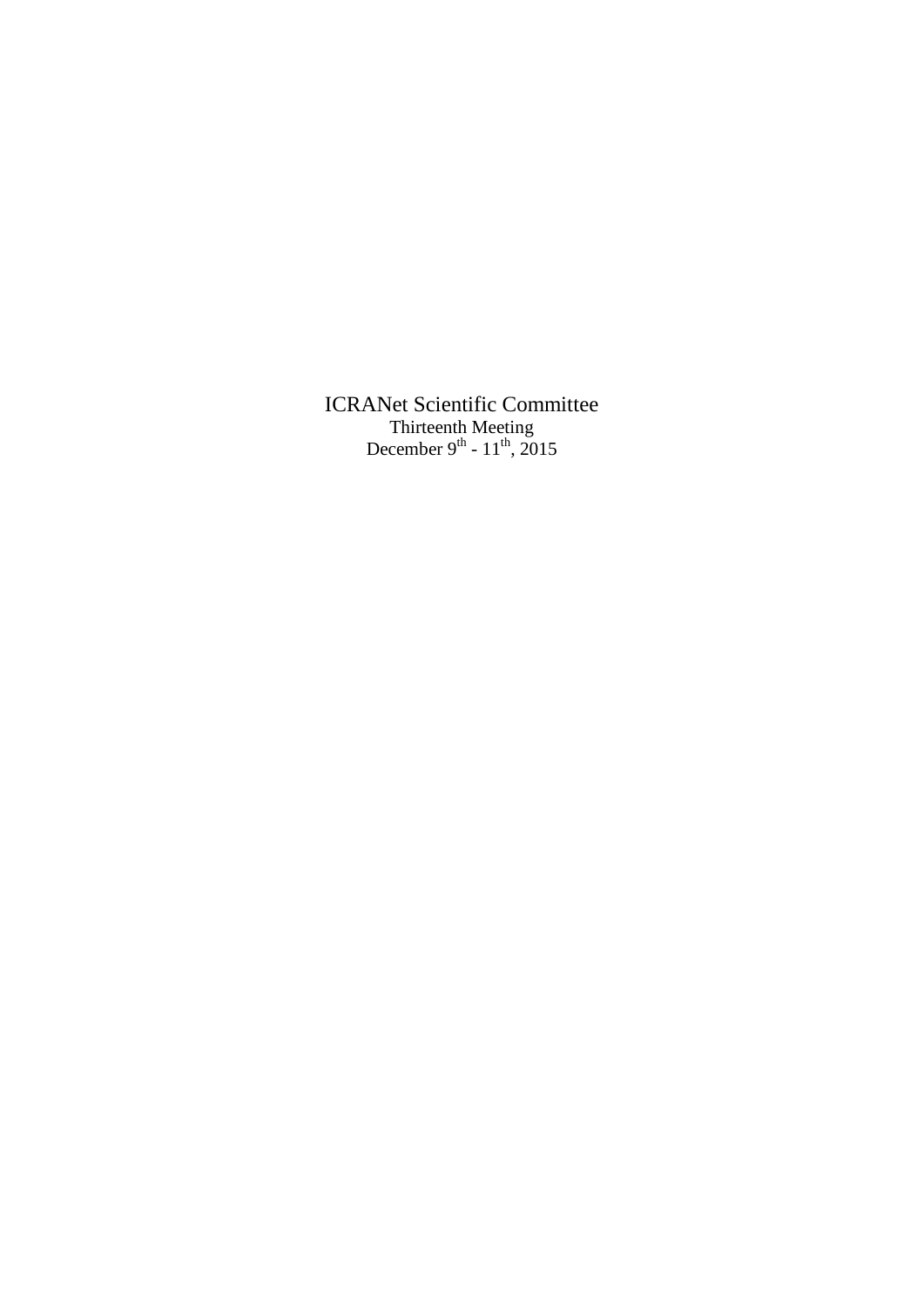The meeting starts at 10:30 am of the 9<sup>th</sup> of December 2015 in the ICRANet Headquarters in Pescara (Italy).

The following members are present: Felix Aharonian (Representative of Armenia) Carlo Luciano Bianco (Representative of ICRA) Massimo Della Valle (Representative of Italy, Co-Chairman) Chris Fryer (Representative of the Arizona University) John Mester (Representative of Stanford University) Remo Ruffini (Director of ICRANet) She-Sheng Xue with the proxy of Gabriele Gionti (Representative of the Vatican State)

The following members are absent Representative of Brazil (not yet nominated)

The meeting is chaired by Prof. Felix Aharonian and the minutes are taken by the Director.

The Director is given the word and starts by presenting the three volumes of his report to the Committee.

The presentation of the report by the Director starts at 10:30am. The Director specifically illustrates:

- On February  $13<sup>th</sup>$ , 2015, the signature of the Seat Agreement for ICRANet in Armenia, by the Director of ICRANet, Prof. Remo Ruffini, and the Ambassador of Armenia in Rome, H.E. Sargis Gazharyan. The agreement entered in force on November 24<sup>th</sup>, 2015.
- The status of the Staff, visiting scientists and graduate students at the Pescara Center;
- The collaboration with Brazil has been characterized by a successful program with graduate students, researchers, post-docs, and senior visitor scientists both in Europe and in Brazil. It includes the initiative to establish the ICRANet Brazilian Science Data Center (BSDC). Agreements have been signed between ICRANet and fifteen Universities and Research Centers in Brazil;
- The first PhD Students, Senior European scientists, Senior Brazilian scientists and Post-doctoral fellows recruited in the CAPES – ICRANet program are advancing in their activities;
- The project for the ICRANet Center at the Cassino da Urca in Rio de Janeiro (Brazil) has further developed.
- In 2015 ICRANet actively participated to the celebration of the International Year of Light under the aegis of UNESCO celebrating the  $100<sup>th</sup>$  Anniversary of the Einstein Equations and the Golden Jubilee of Relativistic Astrophysics. The main event was represented by the MG XIV Meeting held at the University of Rome "La Sapienza" from the  $12<sup>th</sup>$  to the 18<sup>th</sup> of July 2015, with the participation of 1200 scientists from more than 50 Countries. A series of satellite meetings was organized as well: the 2<sup>nd</sup> César Lattes Meeting, Brazil, April 13 – 22, 2015; the  $4^{th}$  Galileo-Xu GuangOi Meeting, Beijing, China, May  $4 - 8$ , 2015; the 1<sup>st</sup> Colombia-ICRANet Julio Garavito Armero Meeting, Bugaramanga – Bogotá, Colombia, November  $23 - 27$ , 2015; the 1<sup>st</sup> Sandoval Vallarta Caribbean Meeting, Mexico City, Mexico, December  $1 - 5$ , 2015.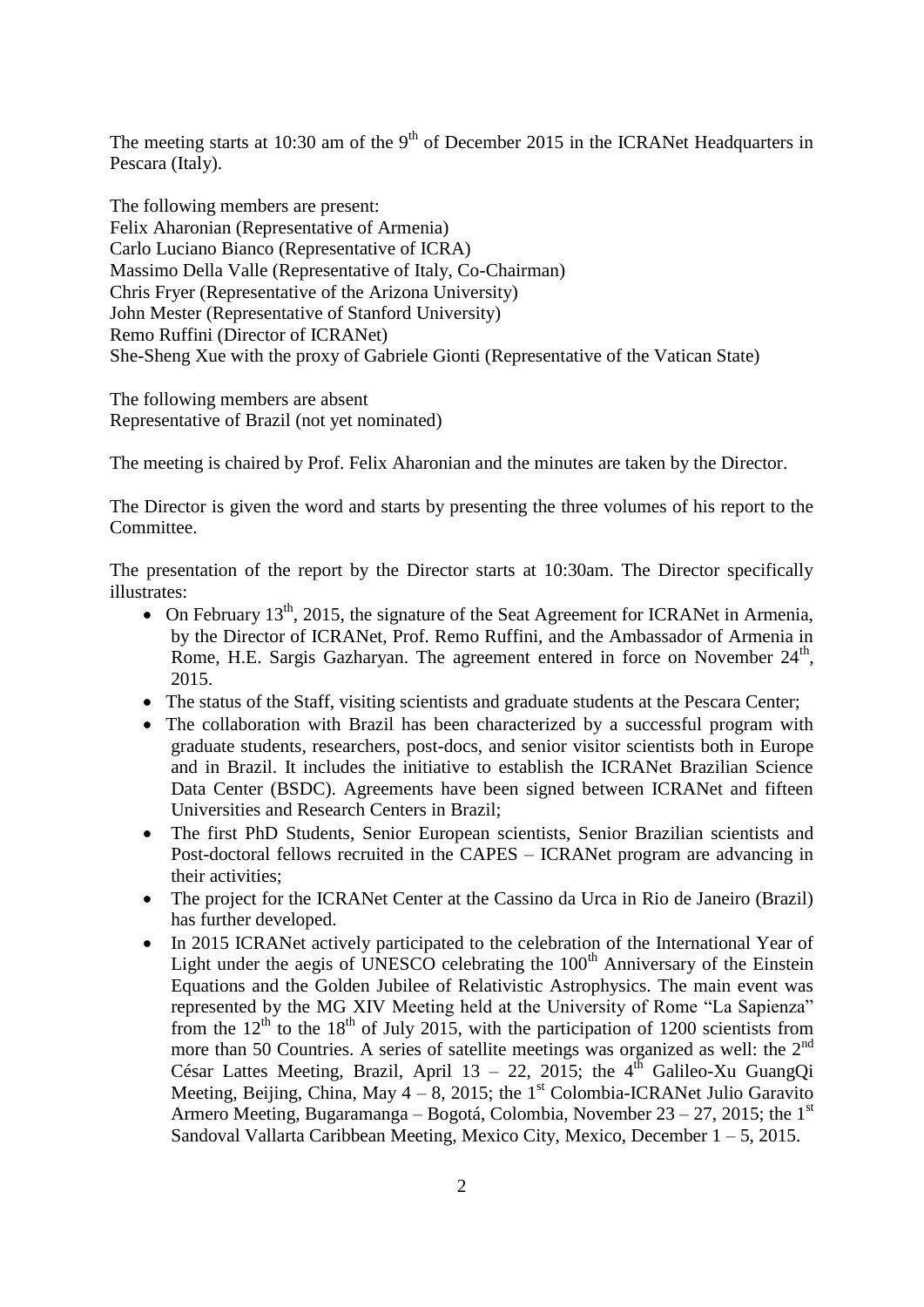The procedure for having Colombia formalizing its request to join ICRANet is ongoing and close to completion, also thanks to the great success of the above mentioned 1st Colombia-ICRANet Julio Garavito Armero Meeting.

Despite these positive results:

- During the Steering Committee meeting held on February  $13<sup>th</sup>$ , 2015, MAECI informed the Steering Committee of a reduction of Euro 150.000,00 to the Italian contribution for the year 2015.
- The Director was informed only a few days ago that the possibility of a further cut of 1.400.330,00 for 2017 and 2018 is currently under discussion by the Italian Parliament.
- The Director immediately informed both the ICRANet Steering Committee and the Scientific Committee, as well as all the Ambassadors of the ICRANet Member States, of this unexpected situation.
- In parallel, the most Honorable Sammarco presented to the Italian Parliament an amendment (AC. 3444) to delete the proposal of the cuts for the years 2017 and 2018.
- Prof. Francis Everitt, Chairman of the ICRANet Steering Committee, immediately called an extraordinary meeting of the Steering Committee to take the appropriate actions. The meeting was held in the ICRANet headquarters in Pescara on December  $10<sup>th</sup>$ , 2015, while the present ordinary meeting of the Scientific Committee was ongoing, and a resolution was approved and transmitted to the Italian Government (see Enclosure).

The Director also recalls:

- the ICRANet seat in Nice (Villa Ratti), where an open lecture space in the surrounding park is currently being created; the starting of the activities of the ICRANet Seat in Armenia (Yerevan) at the National Academy of Sciences, thanks to the entrance in force of the Seat Agreement; and the ICRANet Seat in Brazil (Rio de Janeiro) at CBPF, where the corresponding agreement is currently being renovated;
- the meetings and PhD schools organized: "2nd Cesar Lattes Meeting", Brazil, April 13  $-$  22, 2015; "4<sup>th</sup> Galileo-Xu GuangQi Meeting", Beijing, China, May 4 – 8, 2015; "XIV Marcel Grossmann Meeting", Rome, Italy, July  $12 - 18$ ,  $2015$ ; " $14<sup>th</sup>$  Italian-Korean Symposium", Pescara, Italy, July  $20 - 24$ ,  $2015$ ; "1<sup>st</sup> Colombia-ICRANet Julio Garavito Armero Meeting", Bugaramanga – Bogotá, Colombia, November 23 – 27, 2015; "1<sup>st</sup> Sandoval Vallarta Caribbean Meeting", Mexico City, Mexico, December 1  $-5, 2015;$
- the new and already existing Agreements with Universities and Research Centers, including Al-Farabi Kazakh National University (Kazakhstan); ASI (Italian Space Agency, Italy), BSU (Belarusian State University, Belarus), CAPES (Brazilian Fed. Agency for Support and Evaluation of Grad. Education), CBPF (Brazil), State Government of Ceará (Brazil), CNR (National Research Council, Italy), ENEA (National Agency for new technologies, energy and the economic sustainable development, Italy), FAPERJ (Fundação Carlos Chagas Filho de Amparo à Pesquisa do Estado do Rio de Janeiro, Brazil), GARR (Italy), ICTP (The Abdus Salam International Center for Theoretical Physics, Italy), IFCE (Instituto Federal de Educação Ciência e Tecnologia do Ceará, Brasil), IHEP (Institute of High Energy Physics, Chinese Academy of Sciences, China), IHES (Institut des Hautes Études Scientifiques, France), INFN (National Institute for Nuclear Physics, Italy), INPE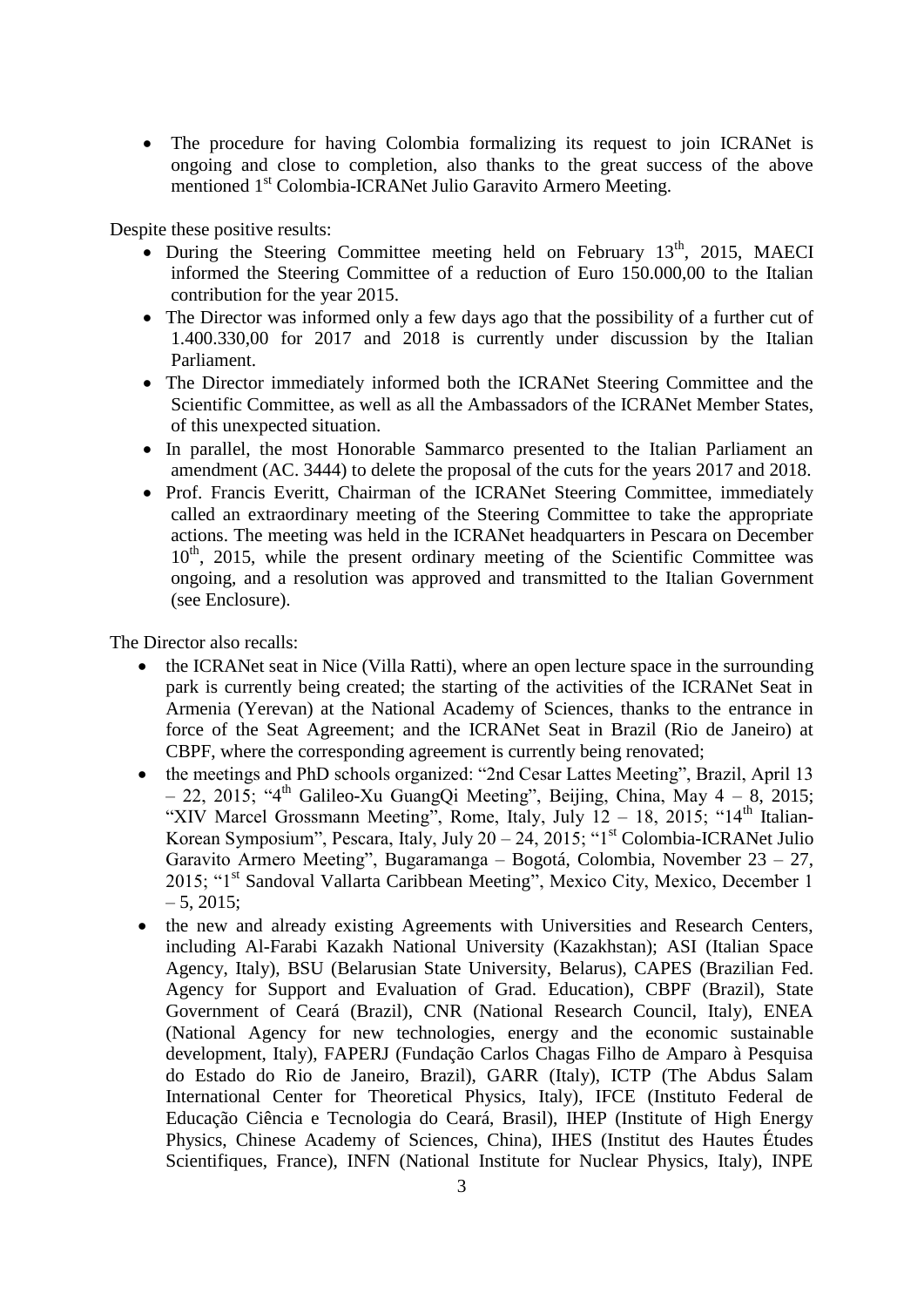(Instituto Nacional de Pesquisas Espaciais, Brasil), ITA (Instituto Tecnológico de Aeronáutica, Brazil), LeCosPa (Leung Center for Cosmology and Particle Astrophysics, Taiwan), NASB (National Academy of Sciences, Belarus), NAS RA (National Academy of Science, Armenia), Nice University Sophia Antipolis (France), Pescara University "D'Annunzio" (Italy), SCSA (State Committee of Science of Armenia), UAM (Universidad Autónoma Metropolitana, México), UERJ (Rio de Janeiro State University, Brazil), UFF (Universidade Federal Fluminense, Brazil), UFPB (Universidade Federal da Paraíba, Brazil), UFPE (Universidade Federal de Pernambuco, Brazil), UFRGS (Universidade Federal do Rio Grande do Sul, Brazil), UFSC (Universidade Federal de Santa Catarina, Brazil), UIS (Universidad Industrial de Santander, Colombia), UNAM (Universidad Nacional Autonoma De Mexico), UnB (Universidade de Brasília, Brazil), UNIFEI (Universidade Federal de Itajubà, Brazil), University of Rome "Sapienza" (Italy), UNS (Universidad Nacional del Sur, Argentina);

- the large number of Students and the growth of the International Relativistic Astrophysics PhD Program (IRAP PhD), promoted by ICRANet with the academic support of AEI – Albert Einstein Institute – Potsdam (Germany); Bremen University (Germany); Carl von Ossietzky University of Oldenburg (Germany); CBPF – Brazilian Centre for Physics Research (Brazil); Ferrara University (Italy); Indian centre for space physics (India); INPE (Instituto Nacional de Pesquisas Espaciais, Brasil); Institut Hautes Etudes Scientifiques – IHES (France); Inst. of High Energy Physics of the Chinese Academy of Science – IHEP-CAS, China; Max-Planck-Institut für Radioastronomie – MPIfR (Germany); Nice University Sophia Antipolis (France); Observatory of the Côte d'Azur (France); Rome University – "Sapienza" (Italy); Savoie University (France); Shanghai Astronomical Observatory (China); Stockholm University (Sweden); Tartu Observatory (Estonia);
- that the IRAP PhD has grown through the official recognition of the Erasmus Mundus program of the European Commission and has seen until today the registration of 114 Ph.D. students from all over the world (1 from Albania, 3 from Argentina, 5 from Armenia, 1 from Austria, 2 from Belarus, 16 from Brazil, 5 from China, 9 from Colombia, 2 from Croatia, 5 from France, 4 from Germany, 8 from India, 4 from Iran, 34 from Italy, 2 from Kazakhstan, 1 from Mexico, 1 from Pakistan, 3 from Russia, 1 from Saudi Arabia, 1 from Serbia, 1 from Sweden, 1 from Switzerland, 1 from Taiwan, 2 from Turkey, 1 from Ukraine); in this new extended activity it has been involved also with the Indian Center for Space Physics (India) and the Shanghai Astronomical Observatory (China);
- that took place the first contacts to start the procedures for the adhesion of Argentina, France, Germany, Kazakhstan, and South Korea to ICRANet.

The Director also notes:

- the contributions obtained in kind for the ICRANet Centers by the Municipalities of Pescara and Nice, and by the CBPF in Rio de Janeiro, as well as by the Academy of Science of Armenia in Yerevan;
- The support given by the Erasmus Mundus program of the European Commission to the IRAP PhD program has been globally of 5,768,200.00 Euros for the years 2010- 2017;
- The contribution of eight positions (three professors, three researchers, one technician, and one secretary) of the State Committee of Science of Armenia.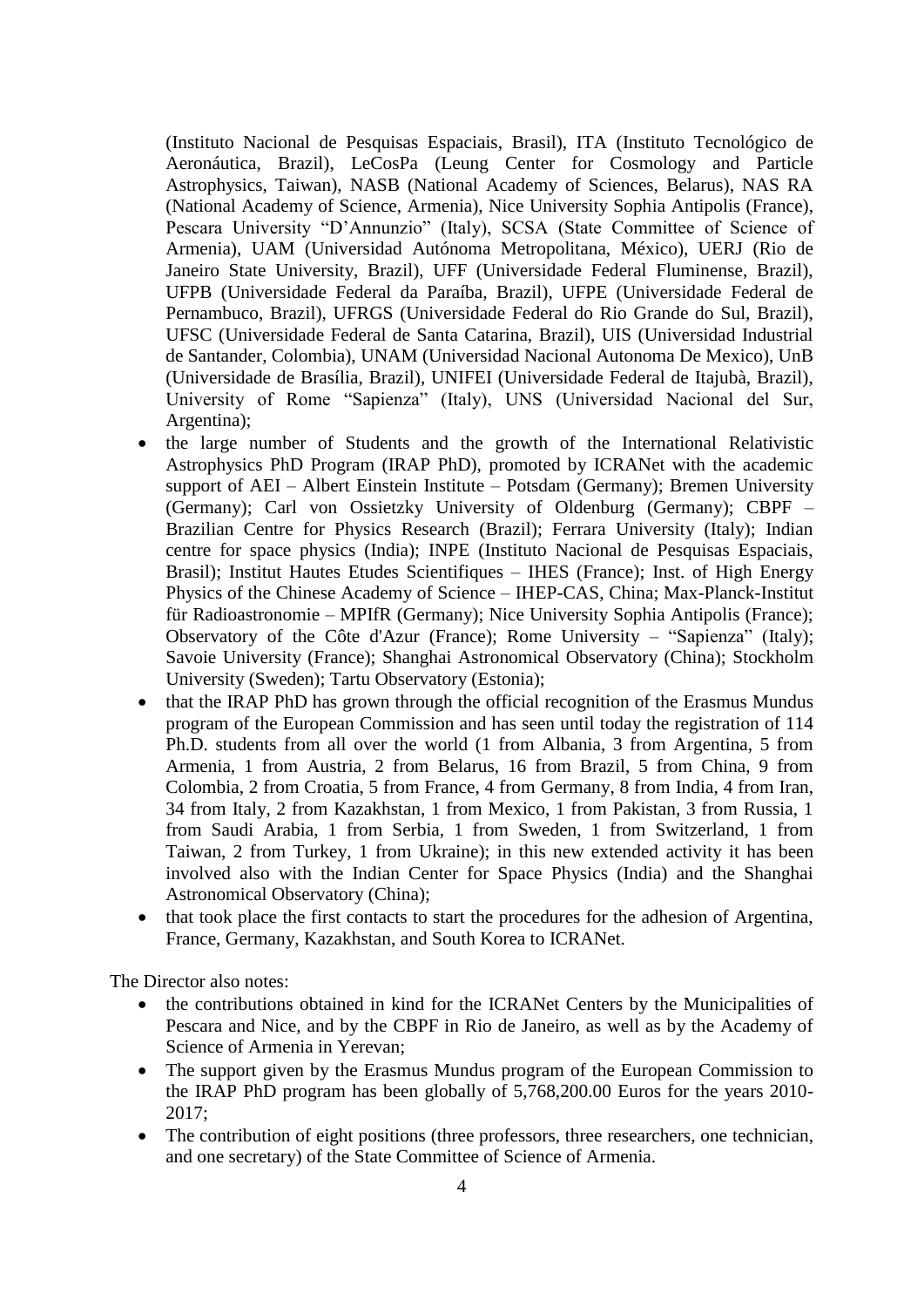He further notes:

- That the contribution of the Italian Government has been kept constant since the beginning of the ICRANet activities started in 2005, not taking into account any effect of inflation;
- That the increase in the voluntary contribution of Brazil for Euro 485.000, unanimously voted by the Board for 2014, has not yet been adopted by MCTI. This contribution should be in any way inserted in the 2016 budget request, bringing the annual contribution for 2016 to Euro 785.000,00;
- As of today the nominations of the representatives of the MCTI of Brazil in the ICRANet Board and Scientific Committee are still pending.

The Committee:

- thanks the Director for his presentation and appreciates the scientific achievements of ICRANet;
- expresses its concerns for the possible cut of the Italian annual contribution in the years to come, thanks the Director for his firm and timely reaction, and confidently look to the ongoing discussion in the Italian Parliament for a successful composition of this problem;
- recognizes the ample expansion of topics of Scientific Research at the highest international level and the many results obtained. Particularly important are the developments in the traditional fields of research, such as the Physics and Astrophysics of white dwarfs, neutron stars, and black holes;
- takes note of the very large number of scientific publications from ICRANet scientists in high impact factor international scientific Journals, as evidenced in the concluding remarks of the Volume 1 of the scientific report;
- notices as well a promising opening of scientific interests in the field of high redshift cosmology and the large scale structure of the Universe. Equally important is the progress toward field theories in extreme relativistic conditions made possible by the confrontation with data from X and Gamma ray satellites and Earth-based observatories in all wavelengths from the optical to the UHE gamma rays;
- witnesses the broadening of scientific activities in Argentina, Armenia, Brazil, China, Colombia, France, Germany, Italy, Kazakhstan, Mexico; it welcomes the action by the Director to obtain funding, local premises and support of the local Authorities, which adds a substantial increase to the assets of ICRANet;
- recognizes the strategic value of the activities in Brazil with the development in the ICRANet Center in Rio of the BSDC (Brazilian Science Data Center), promoting its ramification in all other fifteen Partner Institutions, after they are consulted;
- welcomes as well the signature of the agreement with IFCE (Instituto Federal de Educação Ciência e Tecnologia do Ceará, Brasil) and with UnB (Universidade de Brasília, Brazil).
- expresses gratitude for the preliminary project of the Brazilian ICRANet Center at the Cassino da Urca;
- asks the Director to address the attention of the Foreign Ministers of the ICRANet Members States on obtaining the Seat agreement for the Center in Villa Ratti in Nice; the entrance of Colombia, France, Germany and Kazakhstan in ICRANet should be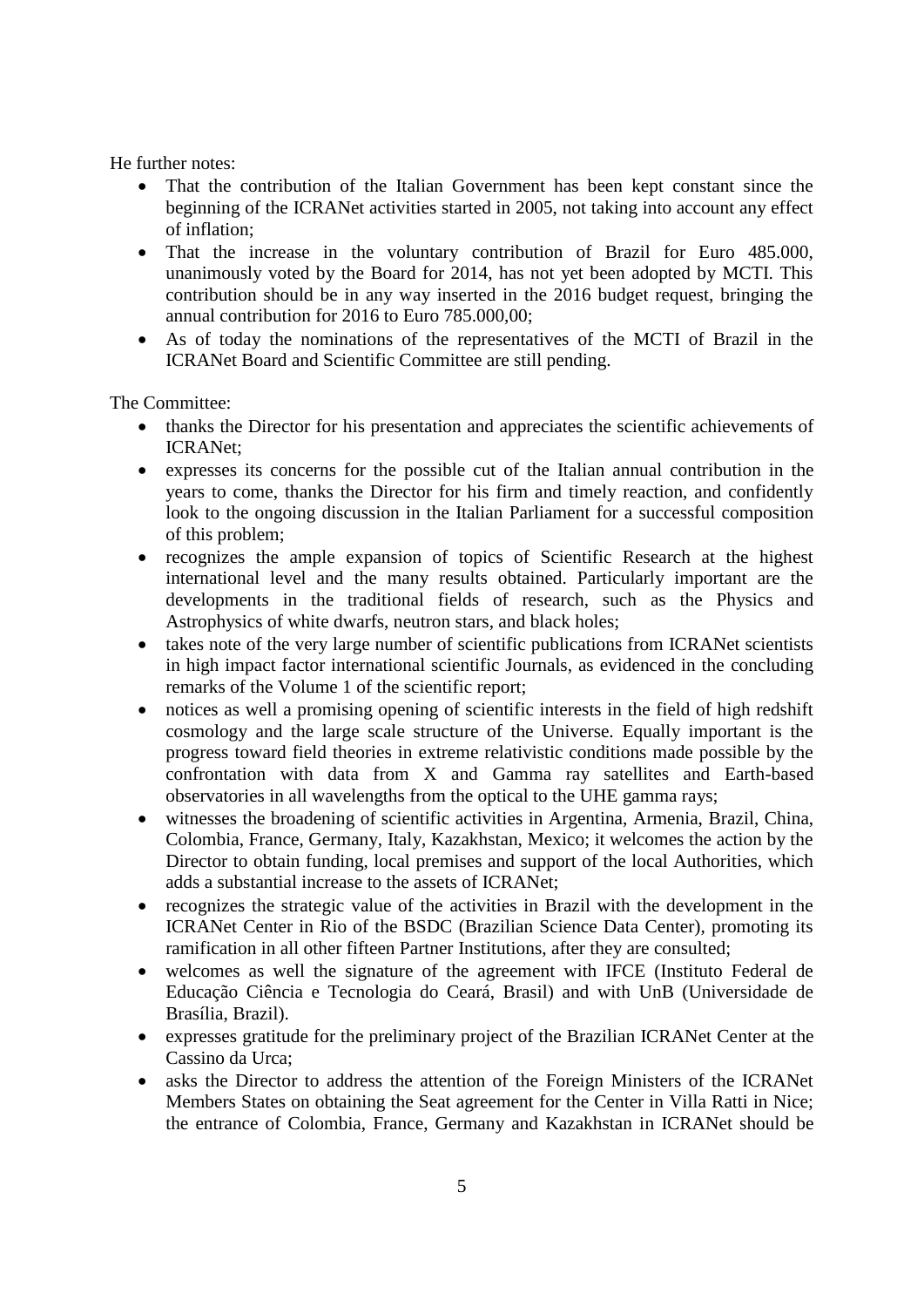also considered with priority in view of the many common scientific interests with ICRANet;

- takes note of the large scientific return in publications, following the organization of international meetings: especially the XIV Marcel Grossmann Meeting in Rome (Italy) with all its satellite meetings, and the program of biannual meetings between Italy and Korea;
- recognizes the strong commitment of teaching at graduate-student level, promoted by ICRANet in establishing the IRAP PhD in connection with some of the leading Astrophysical and Physical research Institutions of Europe, directly related to the activities encouraged by ICRANet in Brazil, China, India and Mexico;
- recognizes that, in order to keep pace with these scientific developments and with its scientific goals, as well as with the teaching to a vast number of IRAP PhD students all over the world, an expansion of the Faculty, visitors and research Members, both in Europe and in Brazil, is necessary and recommends the Director to open new appointments.

In conclusion given the strength of the Organization, the Committee is pleased to comment on their results with the intent of driving for excellence:

- takes note of the scientific achievements of ICRANet, led by its Director, in advancing in all the planned research topics and goals;
- acknowledges the contributions by the Minister of Foreign Affairs of Italy and the Minister of Science, Technology and Innovation of Brazil, and welcomes the new participation of Science State Committee of Armenia, for their continuous support of ICRANet;
- recognizes the significance of the action of the President of the Republic of Armenia, of the Ministry of Foreign Affair of Armenia, of the Deputy Ministry of Foreign Affairs of Armenia, and of the Ambassador of Armenia in Rome for their joint efforts to the final signature and entrance in force of the Seat Agreement for the ICRANet Seat in Yerevan.
- looks forward to reaching full operation of the ICRANet Centers in Brazil and in Yerevan;
- supports the Director on the establishment of a stronger and wider link with the fifteen Universities and Research Centers in Brazil;
- supports the development of the BSDC, which will become a cornerstone for the activities of ICRANet in Brazil possibly to be extended to other South and Latin American Countries;
- supports further contacts with Belarus, China, Hungary, India, Singapore, South Korea;
- supports the ICRANet activities within the IRAP-PhD and supports the possibility to extend the IRAP-PhD to some Brazilian and Mexican Universities;
- Recalls how the presence of students from Albania, Argentina, Armenia, Belarus, Brazil, China, Colombia, France, Germany, India, Italy, Russia, Serbia, Sweden, and Turkey has fostered the scientific atmosphere in the Pescara Center and their participation in many of the scientific reports has been very positive;
- urgently requests the designation of the Brazilian MCTI representatives in the ICRANet Board and in the Scientific Committee;